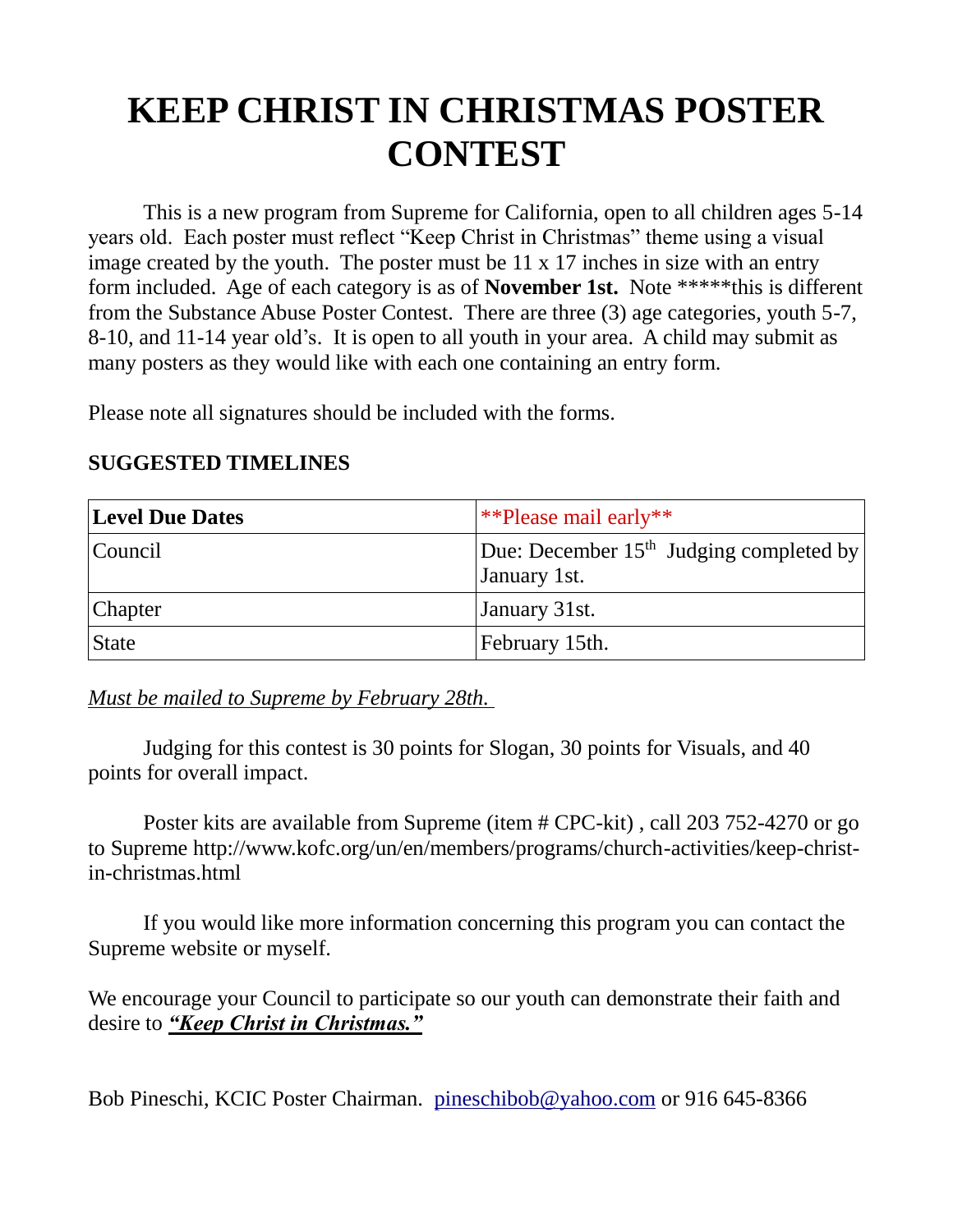## **Sample Letter for Keep Christ in Christmas Poster Program**

Dear  $\Box$ 

We would like to invite your school/organization to take part in the Knights of Columbus "Keep Christ in Christmas" poster contest for all boys and girls from ages 5 through 14. By engaging the talents of our young people, we hope they will come to a deeper understanding of the true meaning of Christmas, and that their artwork will bring others to remember Christ in Christmas.

The contest will be conducted locally with winning entries advancing through district/regional and state competitions to the international level. The winning entries will serve as the basis for a series of international "Keep Christ in Christmas" posters, with creative credit going to the artists.

The Knights of Columbus is one of the country's largest charitable organizations, with members donating more than \$167.5 million to charitable and benevolent causes and 70 million volunteer hours last year. Among the many public services Knights provide is their long-standing "Keep Christ in Christmas" program, which features faithbased local events and public service announcements.

Please contact me in the next few days to answer any questions and discuss your school/organization's participation in this outstanding youth contest.

Thank you for your assistance.